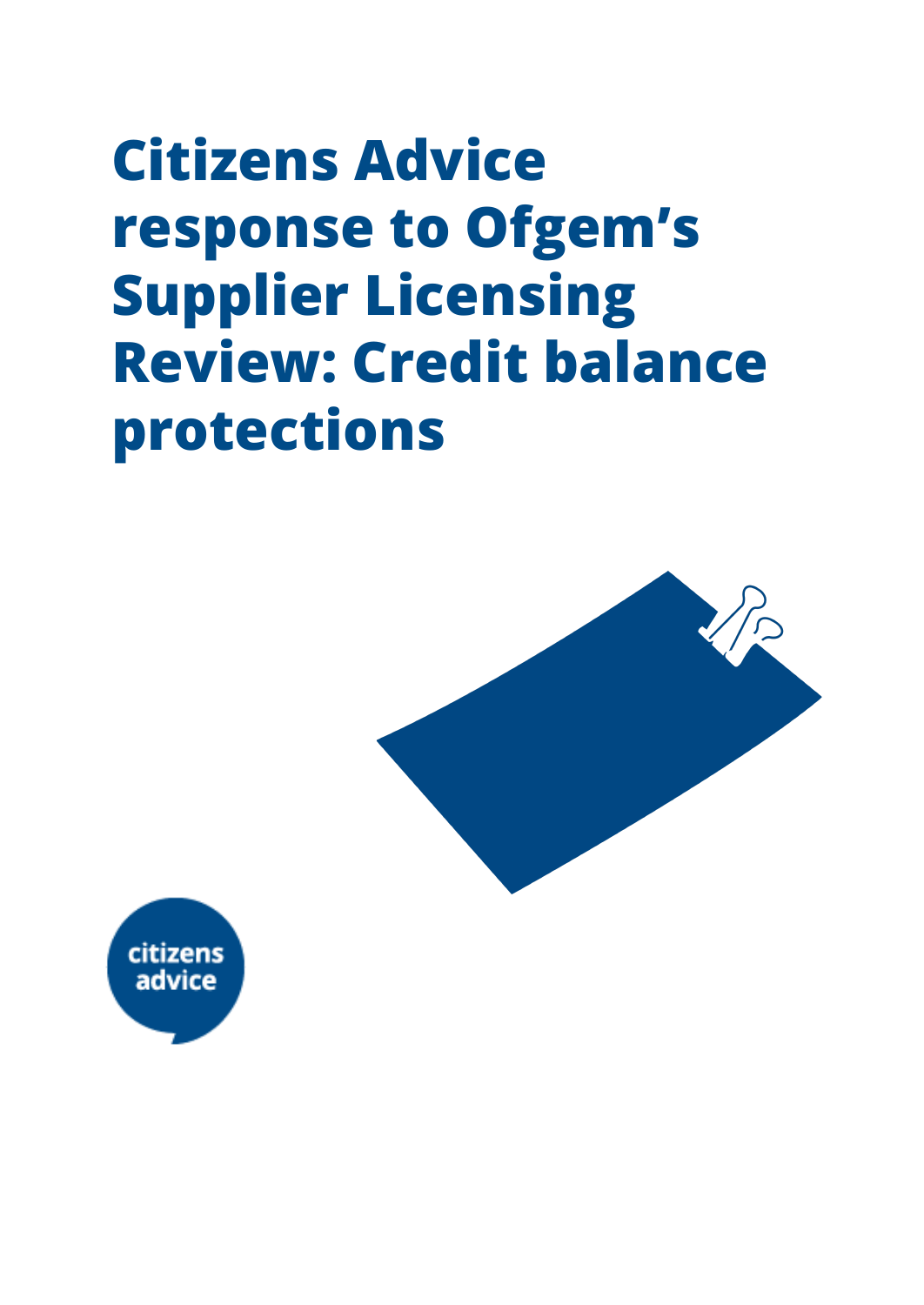### **Summary**

In recent years, supplier failures have affected nearly 2 million consumers and left behind costs of over  $£300$  million<sup>1</sup>. Ofgem have approved costs of over  $£60$ million via the Last Resort Supplier Payment Claims levy, nearly £50 million of which have been approved to cover credit balance refunds<sup>2</sup>. These costs are mutualised across all suppliers and are directly increasing the prices paid by consumers.

Citizens Advice have been calling for Ofgem and the Government to take action since 2013<sup>3</sup>. We therefore welcome Ofgem's proposals to address the costs mutualised as a result of large credit balances when suppliers fail and to mitigate the risk of high credit balances for consumers.

We broadly agree that the proposed changes can help reduce the cost of mutualisation and will require suppliers to pay a fair share towards any additional risk their activities create. The changes should also incentivise suppliers to run their business more responsibly and mean that suppliers are less likely to hold customer credit balances which are larger than necessary.

However, we think that the proposals must also be able to take account of consumer preferences. In particular, we think the auto-refund proposals could be amended to enable consumers to choose to keep some amount of credit balance at the end of the year to mitigate against future price or usage increases.

Ofgem should ensure that, in implementing these proposals, they account for other relevant legislation and regulations. For example, Ofgem should consider how they will monitor the credit balance protection proposals alongside the recently implemented Financial Responsibility Principle. Similarly, changes being implemented by the government relating to the Renewables Obligation should also be considered as the new rules are implemented. It will be crucial for Ofgem to monitor the credit balance protection policies alongside existing regulations and to ensure there is swift enforcement action for suppliers who

<sup>&</sup>lt;sup>1</sup> Based on [Picking](https://www.citizensadvice.org.uk/about-us/our-work/policy/policy-research-topics/energy-policy-research-and-consultation-responses/energy-policy-research/picking-up-the-pieces-updated-analysis/) up the Pieces and costs of recent supplier failures.

<sup>&</sup>lt;sup>2</sup> These costs are taken from Ofgem's published decisions on Last Resort Supplier Payment Claims - this data is only available for suppliers that failed between November 2016 and August 2019. 10 suppliers have failed between September 2019 and January 2021 for whom claim data is not available.

<sup>&</sup>lt;sup>3</sup> For example, in private correspondence to Ofgem from Consumer Futures (17th October 2013 & 29th November 2013), our [response](https://www.citizensadvice.org.uk/Global/CitizensAdvice/Energy/Energy%20Consultation%20responses/CitizensAdviceresponsetoOfgemsForwardWorkProgramme2017-18%20(2).pdf) to Ofgem's Draft Forward Work Programme 2017/18 (2017), and our Utility Week [blog](https://utilityweek.co.uk/ofgem-must-tighten-licensing-regime-new-suppliers/) (2018).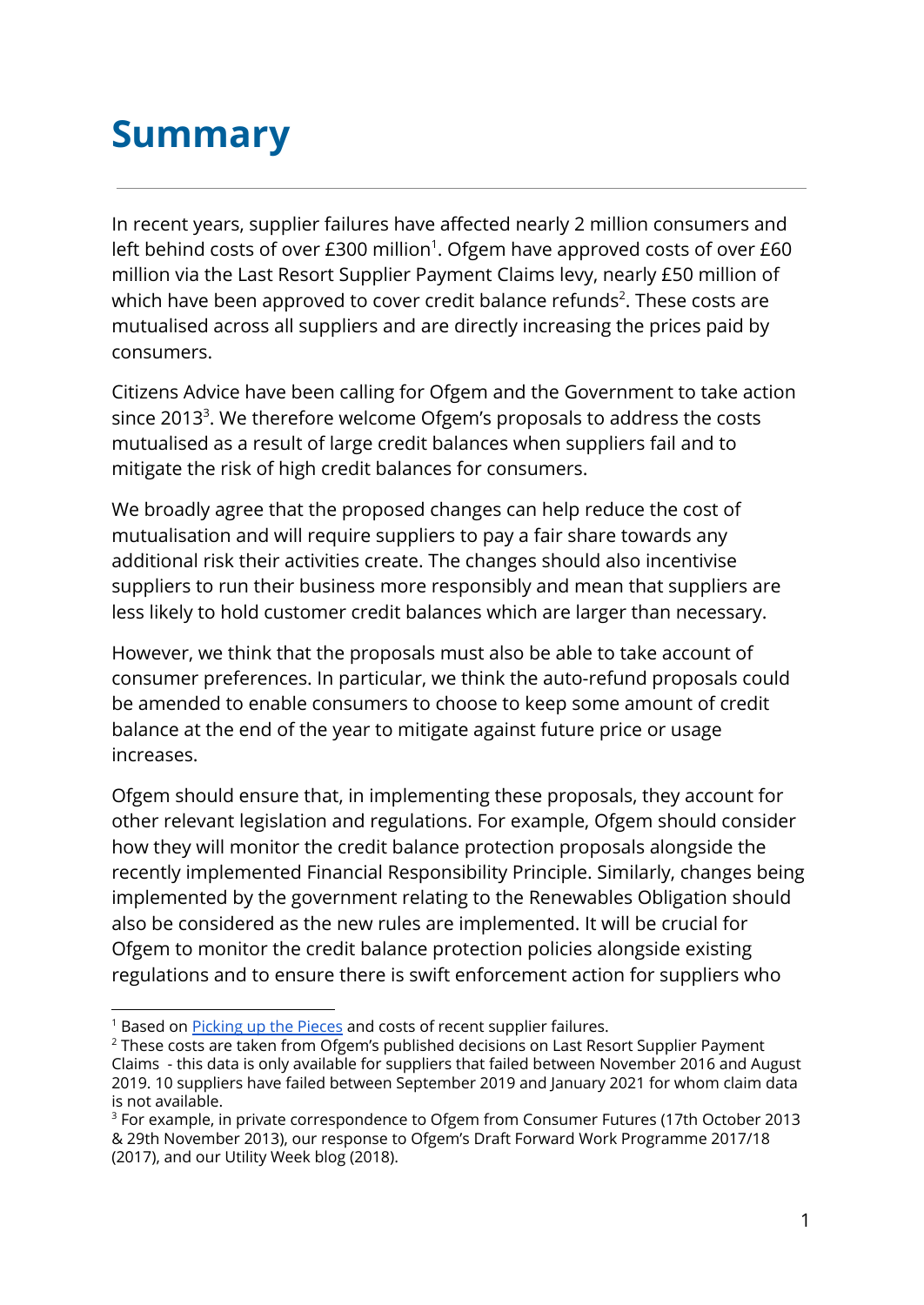are not complying, in order to minimize consumer detriment and reduce mutualised costs when suppliers fail.

Finally, in 2019 we estimated that Renewables Obligations (RO) costs mutualised across consumers are about twice as high as those incurred by the Last Resort Supplier Payments<sup>4</sup>. We called for reduced costs of mutualisation, including via legislative changes to require the bills for the Renewables Obligation to be paid more frequently. We continue to call for action in this area to achieve the aims of the supplier licensing review.

## **Response**

#### Q1: Do you agree with our objectives set out in chapter 1?

Citizens Advice agrees with the objectives set out in the consultation. However we think that an additional objective should be to:

● maintain some consumer choice over how to manage credit balances, while achieving these objectives

In addition to the costs that are mutualised following a supplier failure, irresponsible business practices put customers at risk of detriment and negative outcomes while their supplier is still active.

Setting out measures that require suppliers to protect credit balances would minimise the costs of mutualisation faced by consumers and other actors in the market, and could indirectly promote more responsible business practices in the GB energy retail market that can improve the consumer experience (for example, having a threshold on how much credit suppliers can hold may encourage them to more promptly refund consumers excess balances upon request). We also agree with the objective of ensuring that regulatory costs do not hamper good practice or stifle innovation that would benefit consumers in the energy retail market.

While this consultation relates to credit balances we believe that these objectives should apply across all costs that suppliers leave behind when they exit the market - including costs of unpaid Renewables Obligations (ROs) and other industry schemes.

<sup>4</sup> Costs based on supplier failures in 2018 and 2019 were estimated to be £97 million for unpaid ROs, and £47 million for Last Resort Supplier Payments.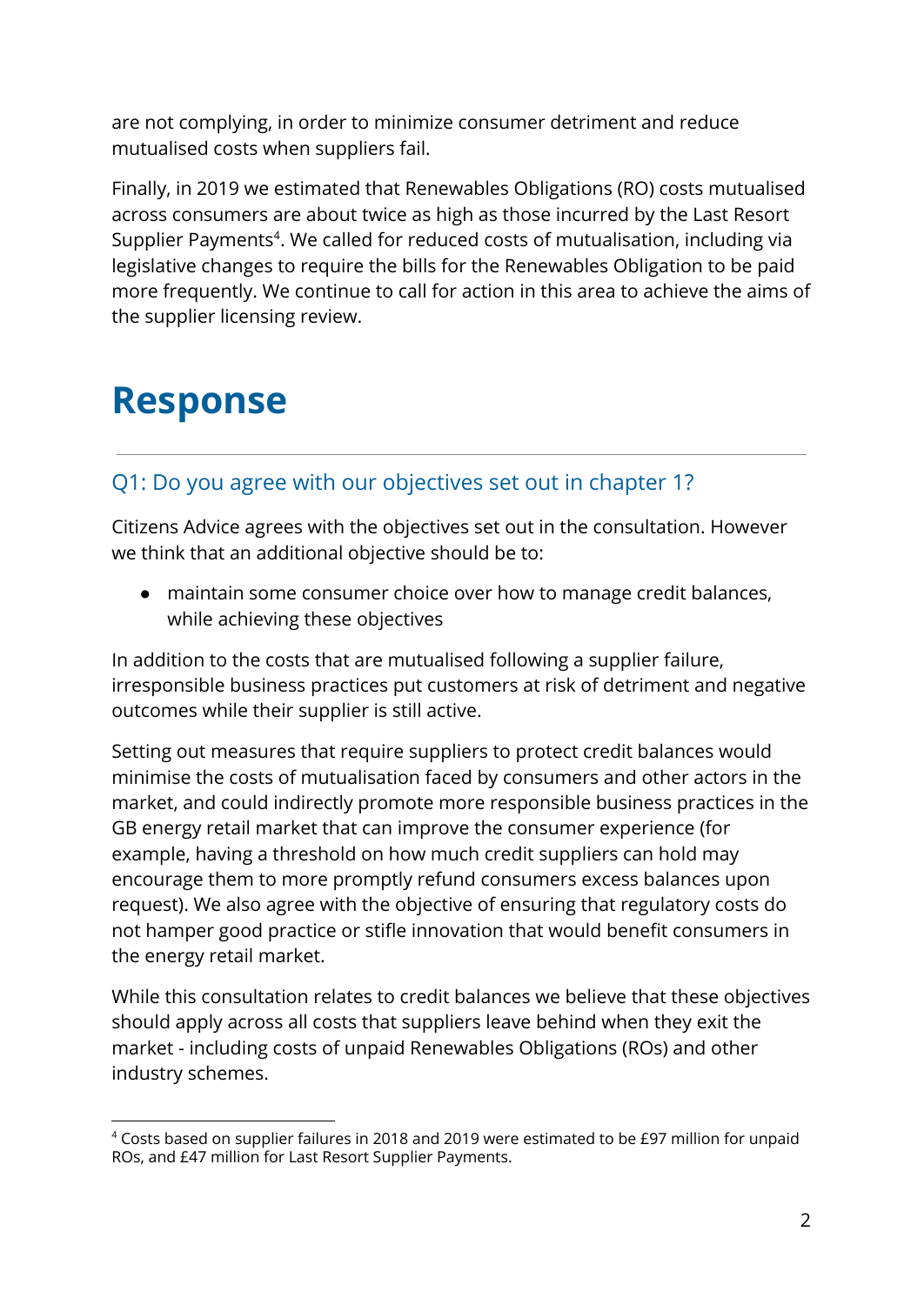Additionally, the current objectives are only related to domestic energy consumers. Throughout the supplier licensing review consultations, Citizens Advice has been calling for improvements for microbusiness consumers, including credit balance protections.

Q2: Do you agree that our proposals meet our objectives as set out in chapter 1? Please provide views on both our autorefund and threshold proposals and any alternatives you consider that meet our objectives that Ofgem should assess.

We agree that the proposals generally meet Ofgem's objectives.

We believe that the proposals will mostly contribute to the objective of ensuring that suppliers bear an appropriate share of the cost of mutualisation risk they pose to the market. Suppliers who operate models that may involve holding larger credit balances will be required to take more steps to protect those balances in the event of failure. The proposals may lead suppliers to engage in more responsible business practices (for example by financially incentivizing them to assess direct debits more regularly, to take further steps to get accurate meter readings from their customers, and to promptly refund customers excess credit upon request).

We do not have access to data about the specific costs suppliers will incur to implement these proposals. But we agree with Ofgem's assessment that the proposals should impose only minimal costs on suppliers already following best practice while achieving the expected benefits for consumers.

In order for these proposals to meet the objectives set out, it will be necessary for Ofgem to effectively monitor and take action against suppliers not abiding by the regulations. We also recognise there are already some relevant rules in this area. As Ofgem sets out in the consultation, suppliers are required to "refund credit when a consumer requests it, unless it is fair and reasonable for them not to". Despite this, the Citizens Advice consumer service regularly hears from consumers who are struggling to receive a credit refund, often with no justification from the supplier. One benefit of these new proposals could be that the onus will move to suppliers to demonstrate that they are only holding appropriate levels of credit balances in order to avoid the costs of protecting credits above the threshold.

Regarding the autorefund proposal specifically, we think that while it may help to meet the objectives that Ofgem set out, changes should be made to reflect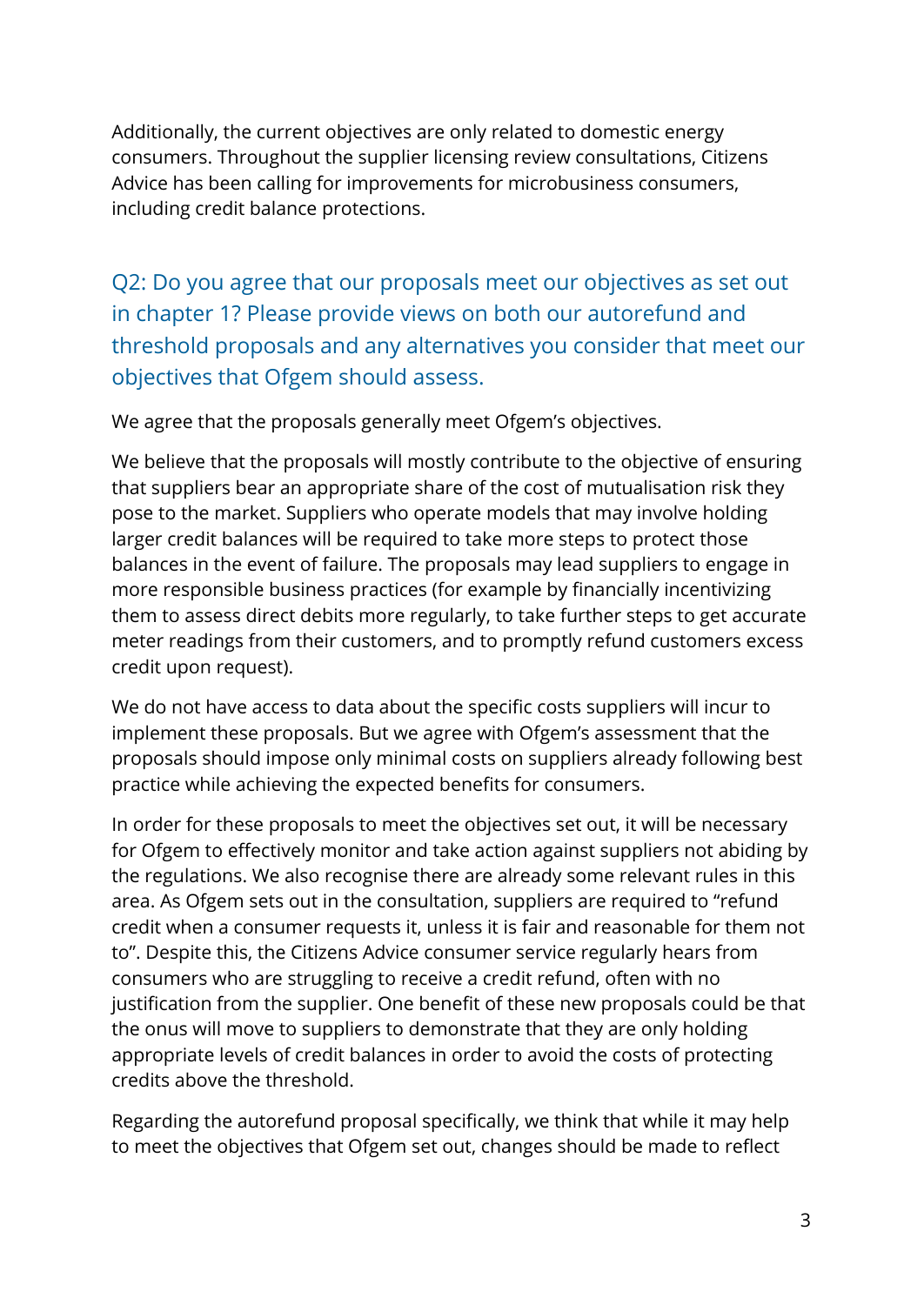consumer preferences and enable some consumer choice. We know from previous voluntary 'auto-refund' policies by suppliers that some consumers prefer to maintain a reasonable credit balance to offset future increased energy consumption or an increase in their tariff.

We think this could be taken into account by setting the threshold for autorefunds above zero, and enabling consumers to opt-in to a full refund below this level. This would tackle the problem of inappropriately high balances, while mitigating some of the risks of autorefunding credit which later has to be clawed back if a customer has not submitted a recent meter reading and their use was higher than estimated. It could also be more efficient, by removing the need to refund very small credit balances.

We elaborate on this further in our response to question 4.

#### Q3: Do you agree that our draft Standard Licence Conditions reflect our policy intent?

Yes, we agree that the draft Standard Licence Conditions (SLCs) reflect your policy intent. However, we are listing below some components of the draft SLCs which can be made clearer:

- 27.15B.2 Ofgem should clarify when the relevant Domestic Supply contract is considered to begin, for example whether a customer should be autorefunded every 12 months from when they first join a supplier, or if this start date is reset when they move to a new tariff with the same supplier
- 72.15B.3 This draft licence condition states that: "Credit is to be calculated for the preceding calendar year". We believe this should be revised to state that credit is to be calculated for the previous 12 months, to account for consumers starting their payments at different points of a calendar year.

We will consider the draft licence conditions in further detail at the statutory consultation stage.

Q4: Do you agree that autorefund of credit balances above £0 at the end of 12 months should not be tied to receiving a meter reading from the customer?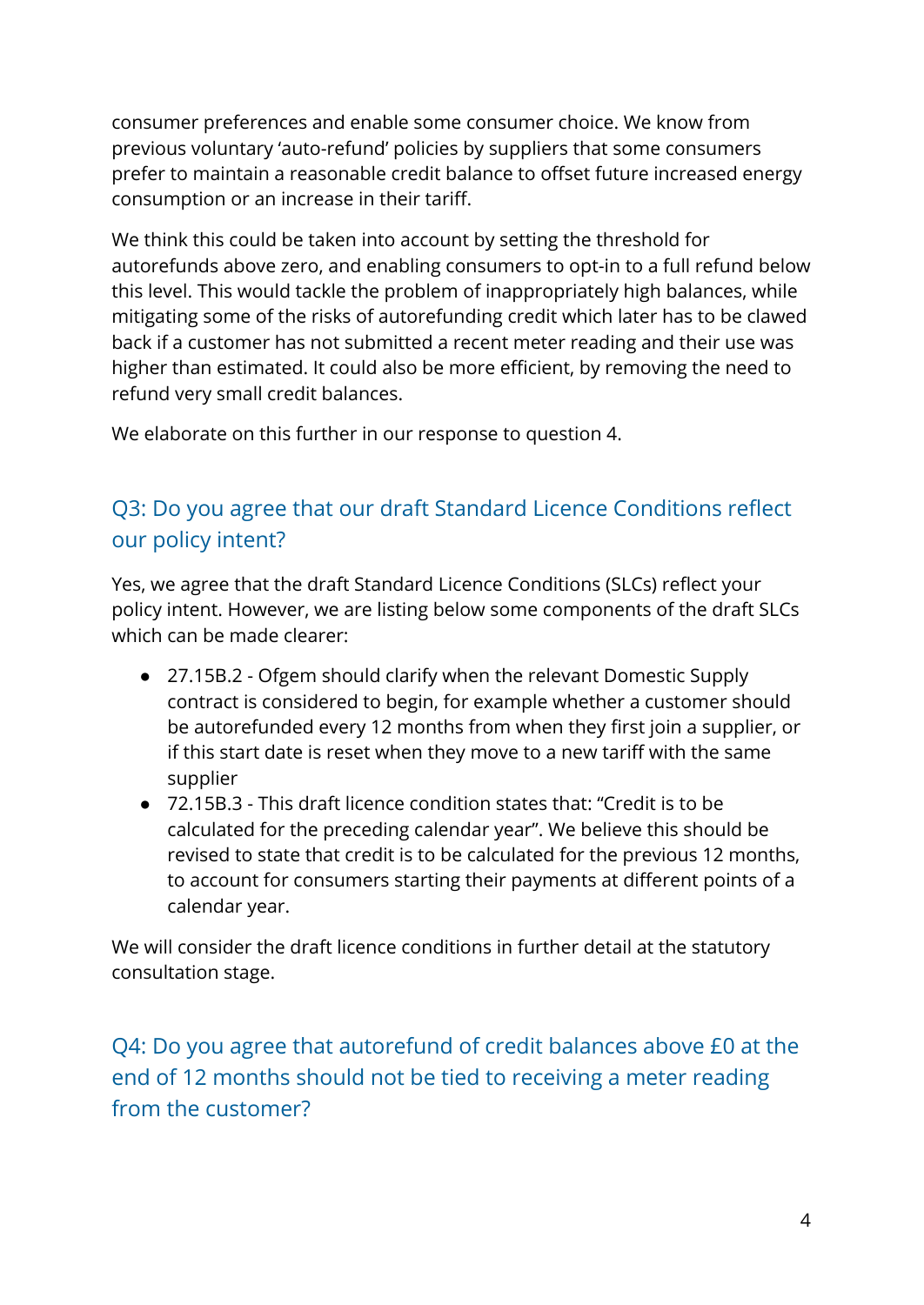We believe there are benefits to requiring that customer credit is autorefunded regardless of whether a meter reading has been received, however this could pose some risks if the credit balance limit at the end of 12 months is set to £0. This is because at a later point once a reading is provided the consumer could owe money to the supplier if their usage is higher than the estimated amount. However, we generally expect that suppliers should have issued at least one accurate bill to each customer for energy consumed in order to remain compliant with their licence requirements.<sup>5</sup>

Requiring autorefunding of credit balances regardless of whether a meter reading has been received should further encourage suppliers to more regularly issue communications requesting meter readings, or send a meter reader. As a result, it might prompt suppliers to more regularly update their customers' direct debits, as well as promptly refund credit upon request. Between 1 April 2020 to 31 March 2021 the Citizens Advice consumer service received an average of just over 100 cases per month relating to customers whose supplier is failing to refund their credit. We regularly see examples in these cases of customers trying to get back over £1000 of credit, with some cases of customers trying to get back several thousand (including over £5000) of credit (see Case Study 1).

#### **Case Study 1**

In December 2020, Jason contacted the Citizens Advice consumer service. He had sent an email to his supplier requesting information in regards to a refund. Jason has £5030 in credit on his account and it shows that he has an available refund of £280. He tried calling his supplier but couldn't get through. Jason's direct debit is £270 per month for his 1-bedroom flat, but his smart meter shows that he only used £10 - £15 of electricity per week in the winter.

While existing rules require suppliers to refund credit when a consumer requests it<sup>6</sup>, in order for customers to benefit from the current regulation, many need to raise a complaint with their supplier and subsequently take the complaint to the Energy Ombudsman 8 weeks later. This process can be time consuming, and especially frustrating in cases where customers urgently need their credit back. The autorefund policies can prevent the issue of large amounts of credit accruing over several years.

<sup>5</sup> SLC 21B and 21BA

<sup>6</sup> SLC 27.16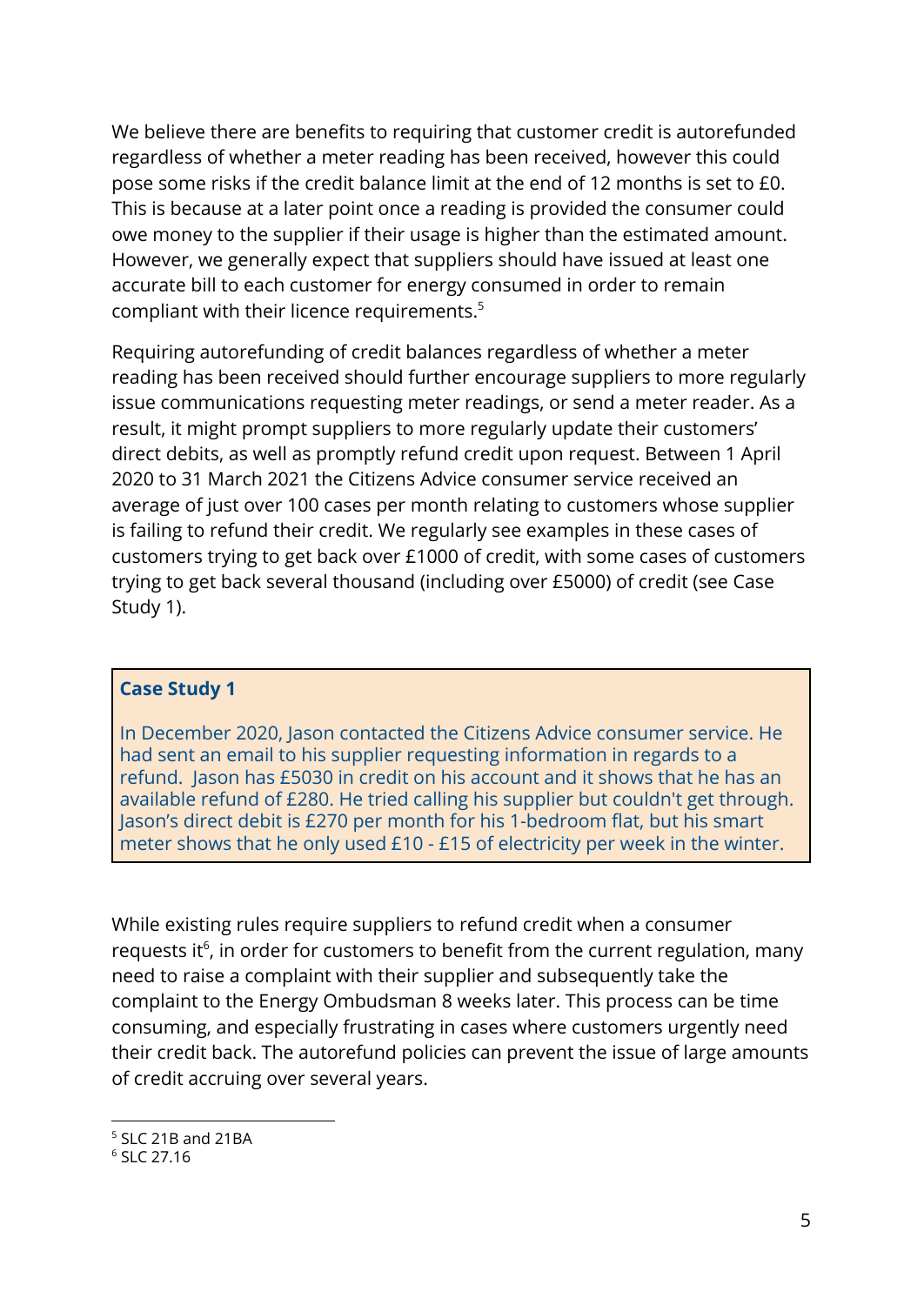However, as set out in question 2, we also know that some consumers prefer to keep a credit balance as a buffer in case of higher costs in future, which is more likely where an accurate bill has not been provided recently.

We think Ofgem should consider setting the threshold for autorefund above zero in order to mitigate the risks of consumers facing a higher bill or increased direct debit later on as a result of them not having submitted an accurate meter reading recently. Consumers could be offered the option of a full refund below the threshold if they want one and if they submit a meter reading. The exact level of the threshold should be based on an assessment by Ofgem of a reasonable amount of credit for most customers, and could be reduced over time as the smart meter rollout improves the accuracy of bills.

### Q5: Do you agree that suppliers operating a payment in advance business model should face the cost of the risk they pose to the market?

We agree that suppliers operating a payment in advance business model should face the cost of the risk they pose to the market. The current proposals still allow for these models to operate. However, the companies that are benefiting from the working capital provided by payment in advance models should be the ones to bear the cost of protecting that capital, rather than risking that the cost is mutualised across the market should that supplier fail.

We believe that the proposals are likely to mean that suppliers who operate business models which lead to higher credit balances across their portfolio will be more likely to face costs related to protecting credit above the threshold. This also includes models that offer credit for new customer referrals. This has been popular with some consumers, and may be able to continue under the new rules if consumers receive cashback or vouchers which can't be mutualised, instead of credit.

#### Q6: Do you agree with the obligation and compliance approach for thresholds as outlined?

We agree with the approach to require a regular obligation on suppliers to put in place systems to demonstrate compliance with different thresholds throughout the year. This would create an opportunity for Ofgem to intervene early when a supplier breaches the credit balance limit.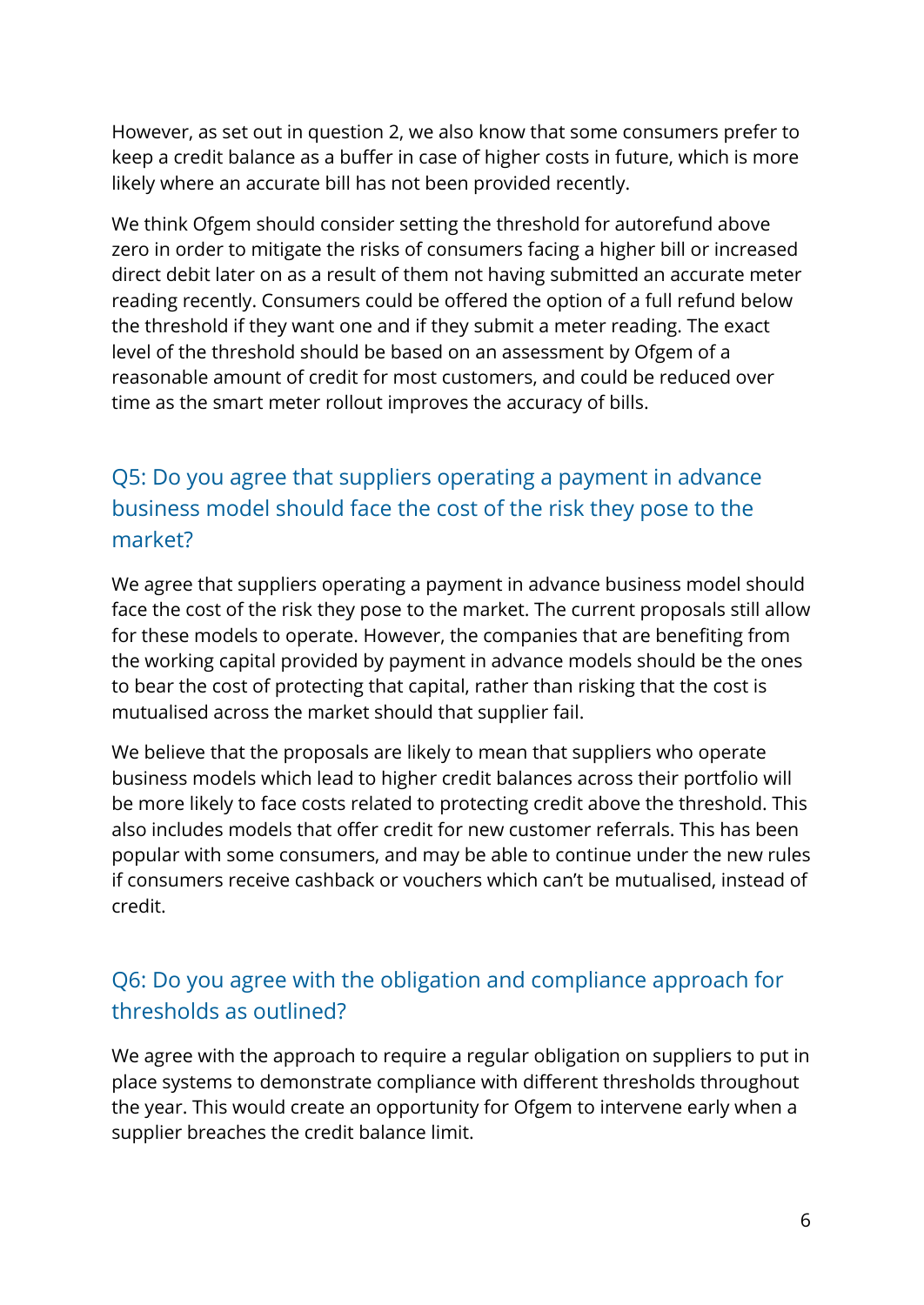Monthly thresholds may allow Ofgem more opportunity to identify any issues early. Setting a milestone threshold for key times when credit is expected to peak could mean that if a supplier is not complying with their obligation, Ofgem might not be able to address it in time and the supplier could fail with a large amount of accumulated credit balances.

We also agree with Ofgem's proposal to take a risk based approach to assessing compliance (i.e. accessing and reviewing compliance data), as has been done with previous consultations during the Supplier Licensing Review.

#### Q7: Do you agree that there should be tolerances around the threshold and how do you consider these should be set?

Yes, we agree that there should be tolerances set around the threshold so that suppliers do not need to incur large costs and administrative burden to protect small amounts of credit that fall above the threshold.

When determining how these tolerances should be set, Ofgem should examine practices applied by various energy codes, or the administrative threshold applied in the Renewables Obligation to avoid mutualisation bills for very small sums. The tolerances should be set at a level that avoids the risk of suppliers incurring high costs to protect a low amount.

Q8: For suppliers: For your fixed direct debit customers, what is the average percentage difference between estimated annual bills and actual annual bills for those accounts that ended with a positive credit balance?

n/a

Q9: Please provide your view on the credit balance threshold model published alongside this consultation. Do you agree:

- With the methodology we have used to calculate surplus credit balances in our draft threshold model?
- That our threshold needs to reflect that consumers who start at different points of the year have different credit balance requirements?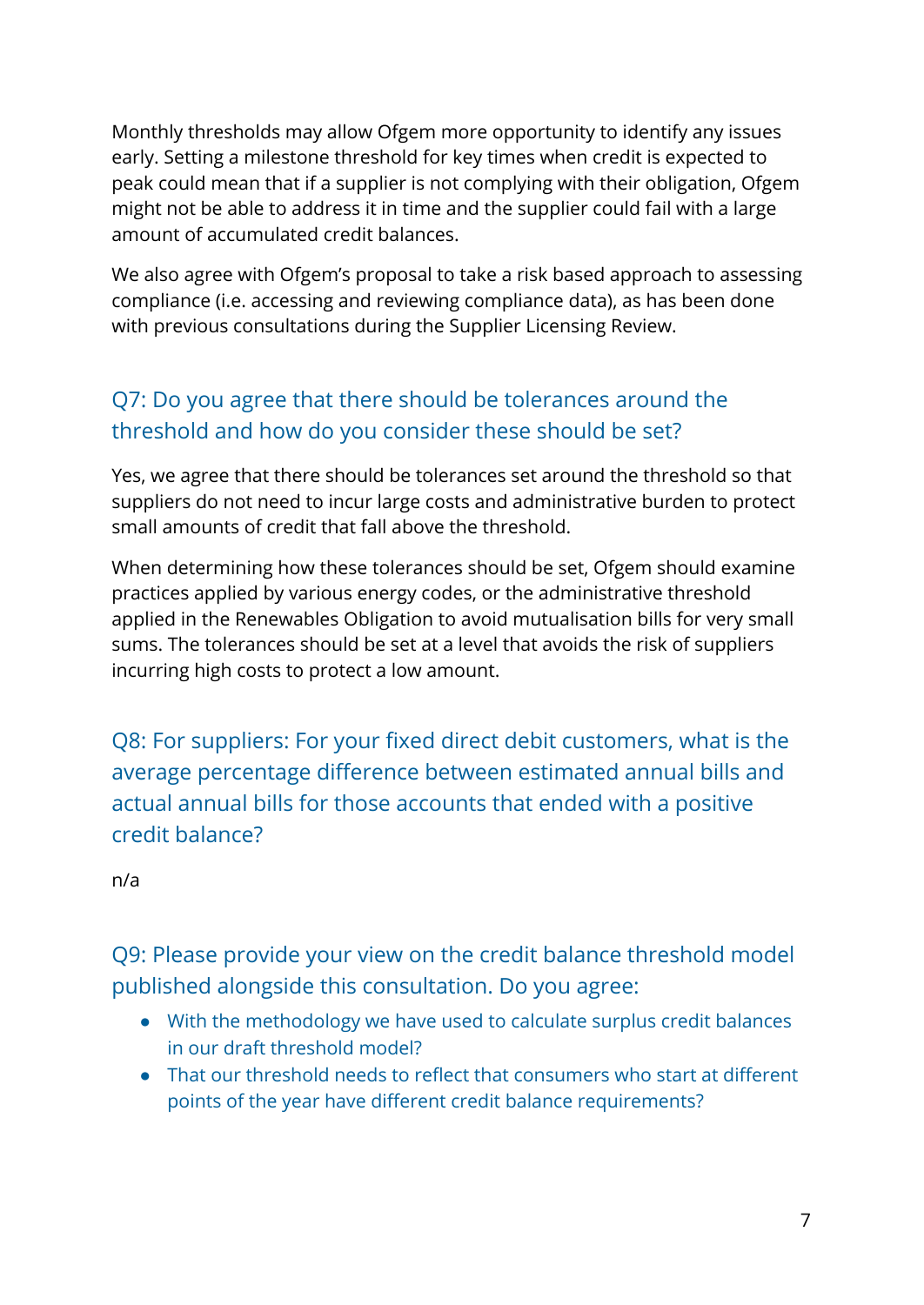● That our model methodology accounts for the impact of contract start date on our threshold?

We agree with the credit balance threshold model and agree that the threshold needs to reflect that consumers who start at different points of the year have different credit balance requirements.

We also agree that the model accounts for the fact that suppliers will pick up customers at different times of year after the first year of the policy being implemented. This is because the requirement to refund balances on a customer's 12 month anniversary should see those refunds spread across the year in a pattern that (a year in arrears) reflects the supplier's acquisition patterns.

### Q10: Do you agree that these measures should apply only to domestic consumers?

Throughout the supplier licensing review, Citizens Advice has been calling for a safety net for credit balances of microbusiness consumers - paid for by other non-domestic consumers. We have also called on Ofgem to:

- take action to reduce the size of microbusiness credit balances, so that less money is put at risk if a supplier fails. This could include credit protection measures like those discussed in the consultation.
- extend requirements for suppliers to refund domestic customers on request to microbusiness customers.

Our research has previously highlighted<sup>7</sup> that supplier failures can leave microbusinesses thousands of pounds out of pocket. Many microbusinesses are on contracts which they cannot easily leave, even if they know that their supplier might be at risk of failure. Also, suppliers are not obligated to return a credit balance if the microbusiness requests it, and there is no easy way for a microbusiness to have their security deposit returned.

Recent research<sup>8</sup> has found that microbusiness owners can be unsure if they're in credit or not, and that their views on credit balances varied. While the majority of businesses felt positively about having a credit balance, some smaller businesses felt that they needed access to the cash being held by their supplier to fund more pressing costs. Due to reduced energy usage because of COVID-19,

<sup>&</sup>lt;sup>7</sup> Citizens Advice. Closing the [protection](https://www.citizensadvice.org.uk/about-us/policy/policy-research-topics/energy-policy-research-and-consultation-responses/energy-policy-research/closing-the-protection-gap/) gap. 2019

**<sup>8</sup> Forthcoming research by Blue Marble Research for Ofgem and Citizens Advice (2021).**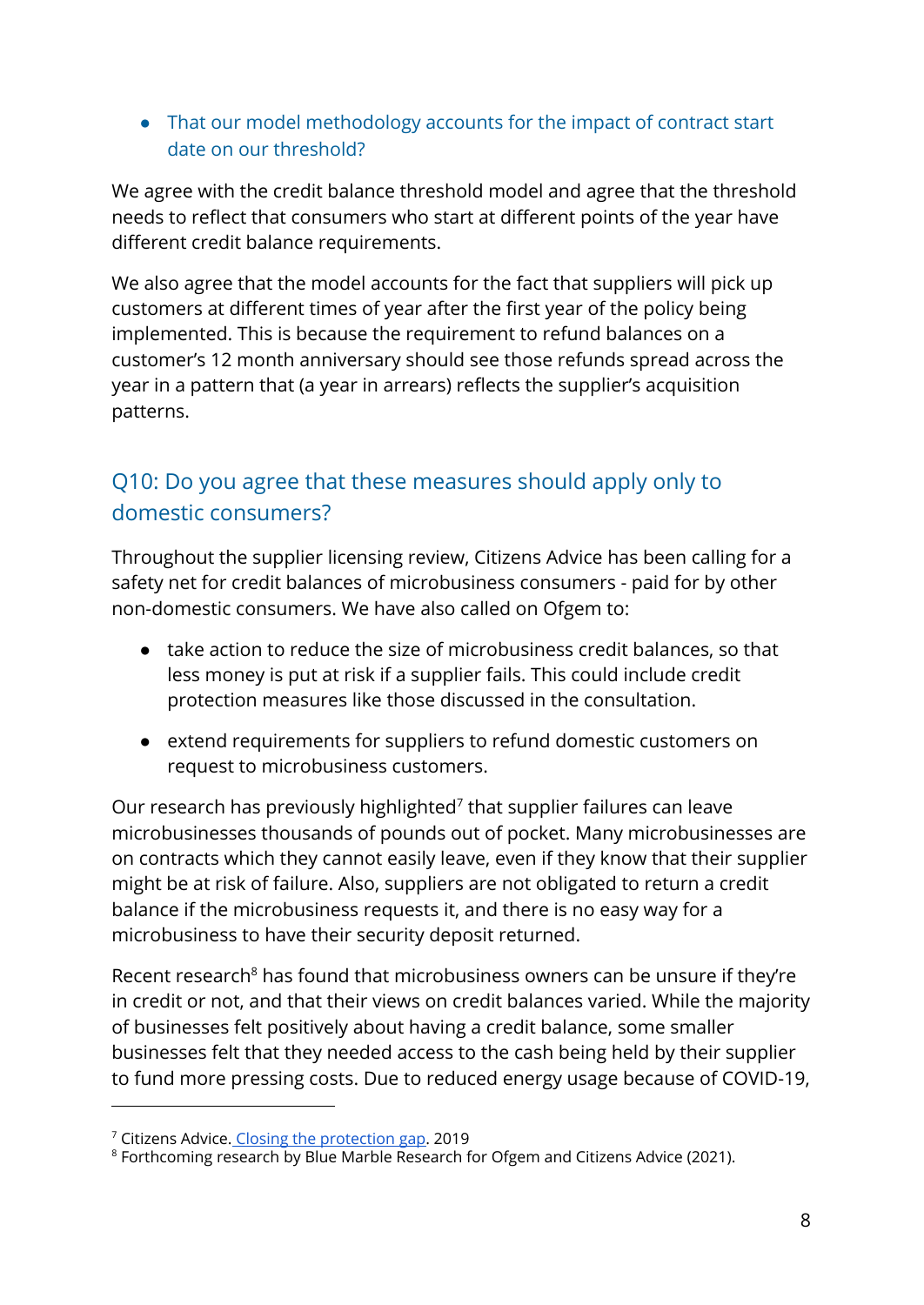several businesses had built up significant credit balances, some exceeding £1000. Many business owners were not clear what the consequences of their supplier failing would be on their credit balances, and several people believed that their credit would be protected or insured.

While we agree that the specific measures set out should apply to domestic consumers only, Ofgem should urgently set out equivalent measures to ensure that microbusiness consumers are able to request back excess credit. This would improve outcomes for individual consumers, and would limit the costs mutualised across the market when energy companies fail and the supplier of last resort opts to protect microbusiness credit balances.

#### Q11: Do you agree with the proposed implementation timings?

When considering the timing for implementing these proposals, Ofgem should consider alignment with other industry changes. For example, the Warm Home Discount reforms might affect credit balances and may need to be considered in the implementation of these policies. Ofgem should also consider changes to the RO mutualisation threshold and related legislation, which may affect the total costs suppliers are likely to face at the time of these policies being implemented. We note that the RO changes will reduce the costs paid by suppliers, which may offset any higher costs that result from the need to protect credit balances.

#### Q12: Do you agree with our assessment of the costs and benefits of our proposals as set out in chapter 5 and appendix 1?

We generally agree with Ofgem's assessment of costs and benefits based on supplier responses to the RFI. As Ofgem sets out, key benefits of the proposals include that the amount of credit balance at risk of mutualisation will be reduced, but also that money which is not required to meet energy costs will be returned to consumers. As set out above, we believe that the policy needs to balance this benefit alongside the benefit of enabling consumers to choose how they pay for their energy in a way that works for them.

As acknowledged in Ofgem's consultation, "suppliers will face some implementation costs from changing billing systems to identify surplus credit balances". Suppliers may also face costs associated with changing communications so that customers understand why they will be refunded credit, or with adequately resourcing their customer service teams to ensure that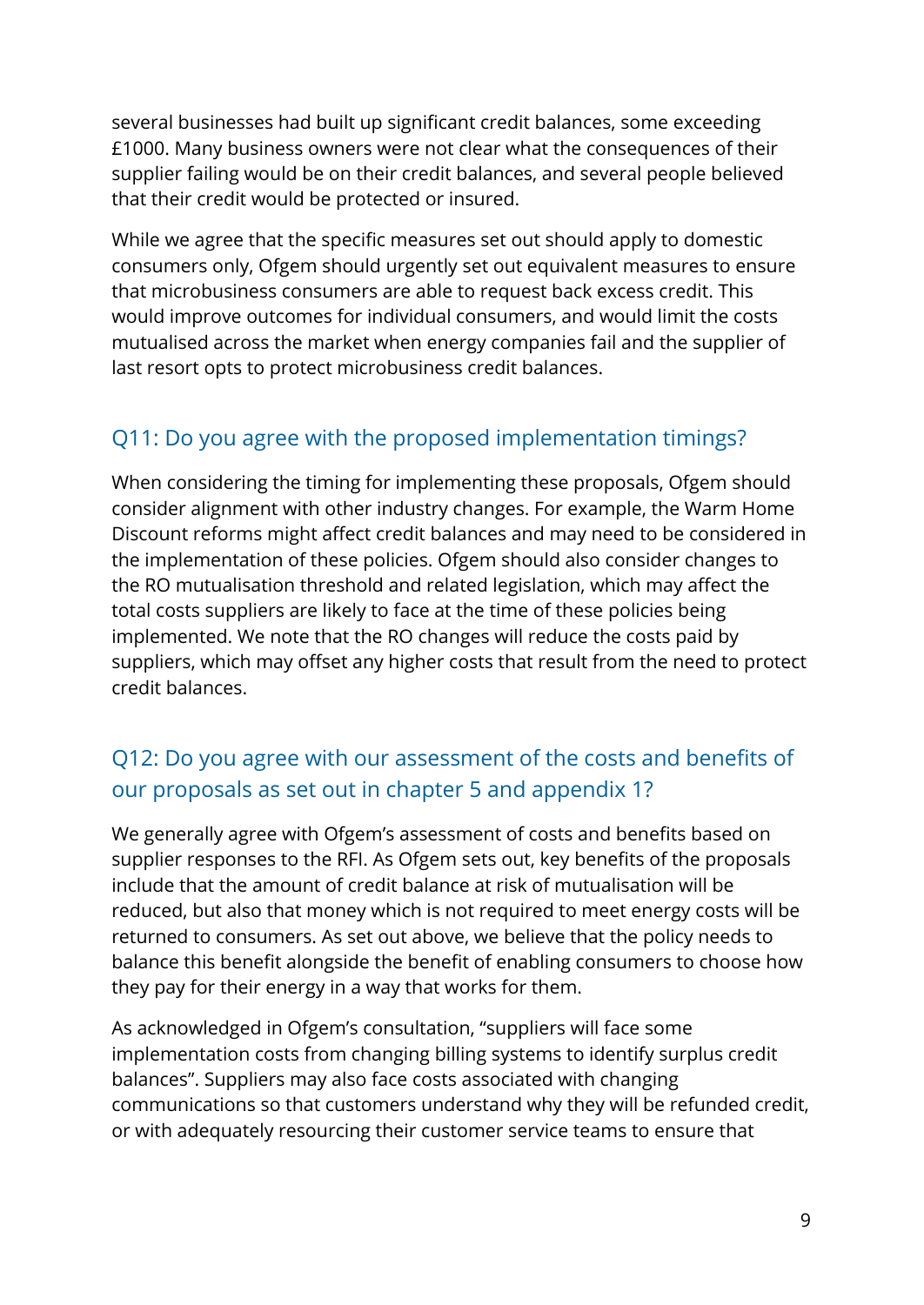consumers who get in contact with questions about the changed policy can receive replies. However, we agree that some of these costs are unlikely to be as high for suppliers who already have systems in place to control credit balances. The level of contact that suppliers can expect to receive will also depend on how the credit balance limit at the end of 12 months is set. For example, customers may be more likely to contact their supplier if they see that their credit balance is 0, whereas being refunded any money above a higher threshold may drive less contact.

In the consultation, Ofgem does not acknowledge an impact on the incentives to suppliers to offer a fixed direct debit model. The proposed changes may make fixed direct debit payment models less attractive to suppliers if they become more costly due to suppliers needing to protect credit above the threshold, given that suppliers will not be able to recover debts to £0 every 12 months in the same way that they'd be obliged to repay credits or if suppliers are not able to use credit surpluses to finance their activities.

It is also important for Ofgem to account for the latest available costs data when calculating the costs and benefits of the proposals. Based on credit balance costs claimed through the Last Resort Supplier Payment Claims (LRSP) levy, approximately £33.5 million of credits balances were claimed by SoLRs of companies that failed in 2018, whereas only £4.1 million were claimed by SoLRs of companies that failed in 2019<sup>9</sup>. Fewer suppliers made claims on the LRSP levy in 2019 than 2018, and claims were generally lower, despite more customers being affected by SoLRs in 2019 (approximately 690k) than 2018 (approximately 540k). It is possible that suppliers which hold lower credit balances upon failure attract more competitive SoLR bids, including offers from the bidding SoLRs to not claim on the Last Resort Supplier Payment levy. Citizens Advice doesn't have oversight of the credit balances at point of failure where the SoLR did not claim on the levy, and therefore cannot confirm whether this is the case. However it is important for Ofgem to consider how evidence of costs from recent supplier failures might affect the indirect financial costs and benefits of these proposals.

Q13: What implementation costs do you think suppliers will incur should we progress both our autorefund and thresholds proposals?

<sup>&</sup>lt;sup>9</sup> Based on: costs claimed in 2018 by Cooperative Energy for Iresa Energy's failure, by Shell Energy for Usio Energy's failure, by Scottish Power for Extra Energy's failure, by OVO Energy for Spark Energy's failure, and by Together Energy for One Select's failure, and costs claimed in 2019 by OVO/SSE for Brilliant Energy's failure, by SSE for Cardiff Energy Supply Limited's failure, by EDF for Solarplicity's failure. Costs claimed by British Gas for Breeze Energy's failure are not yet published.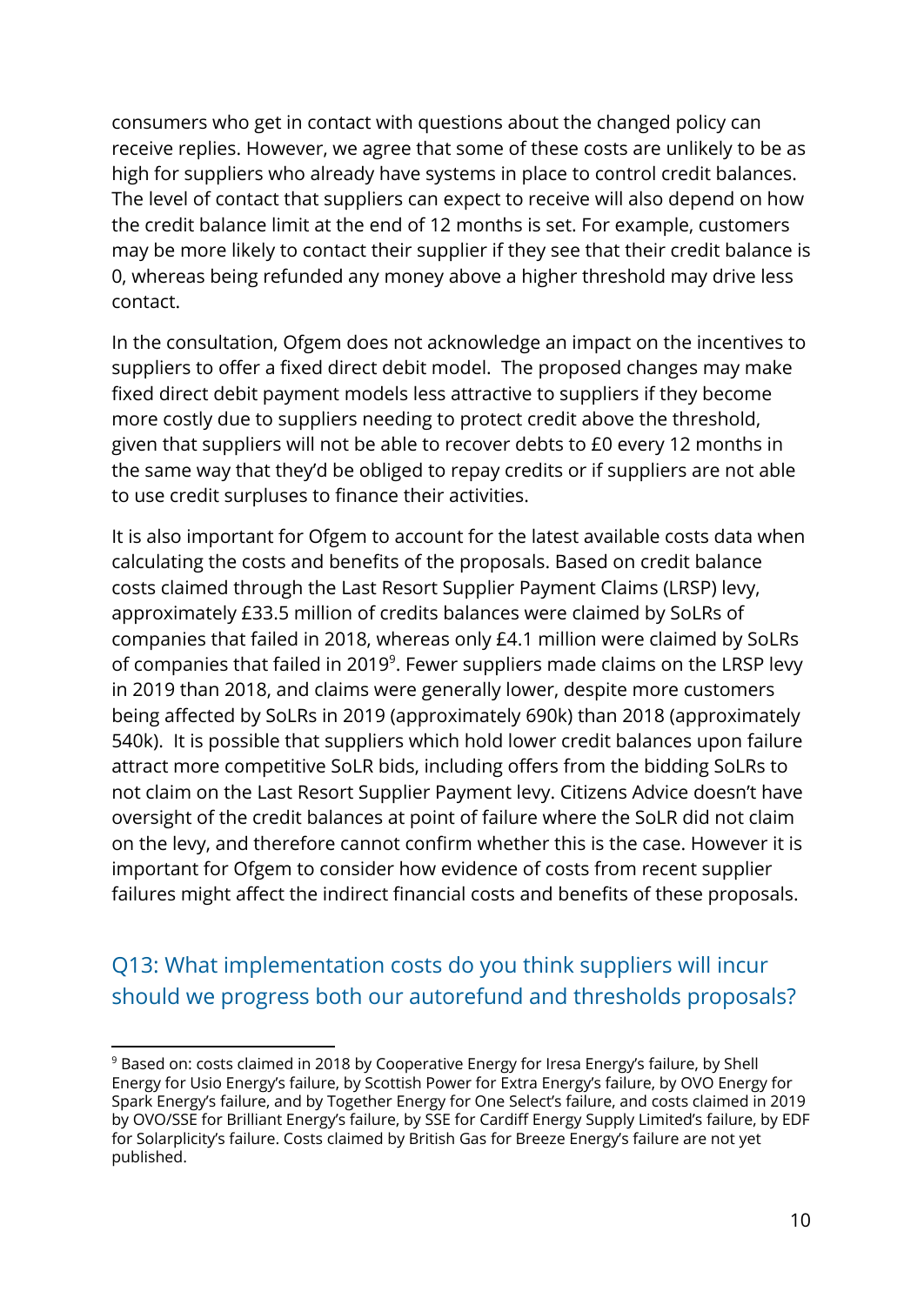Please detail both the category of cost as well as your estimation of cost figures.

n/a

#### Q14: Do you agree:

- We should account for cost of suppliers using parent company guarantees in our assessment of working capital
- With our approach to applying the cost of third party guarantees to surplus credit balances

We agree with Ofgem's approach to accounting for costs.